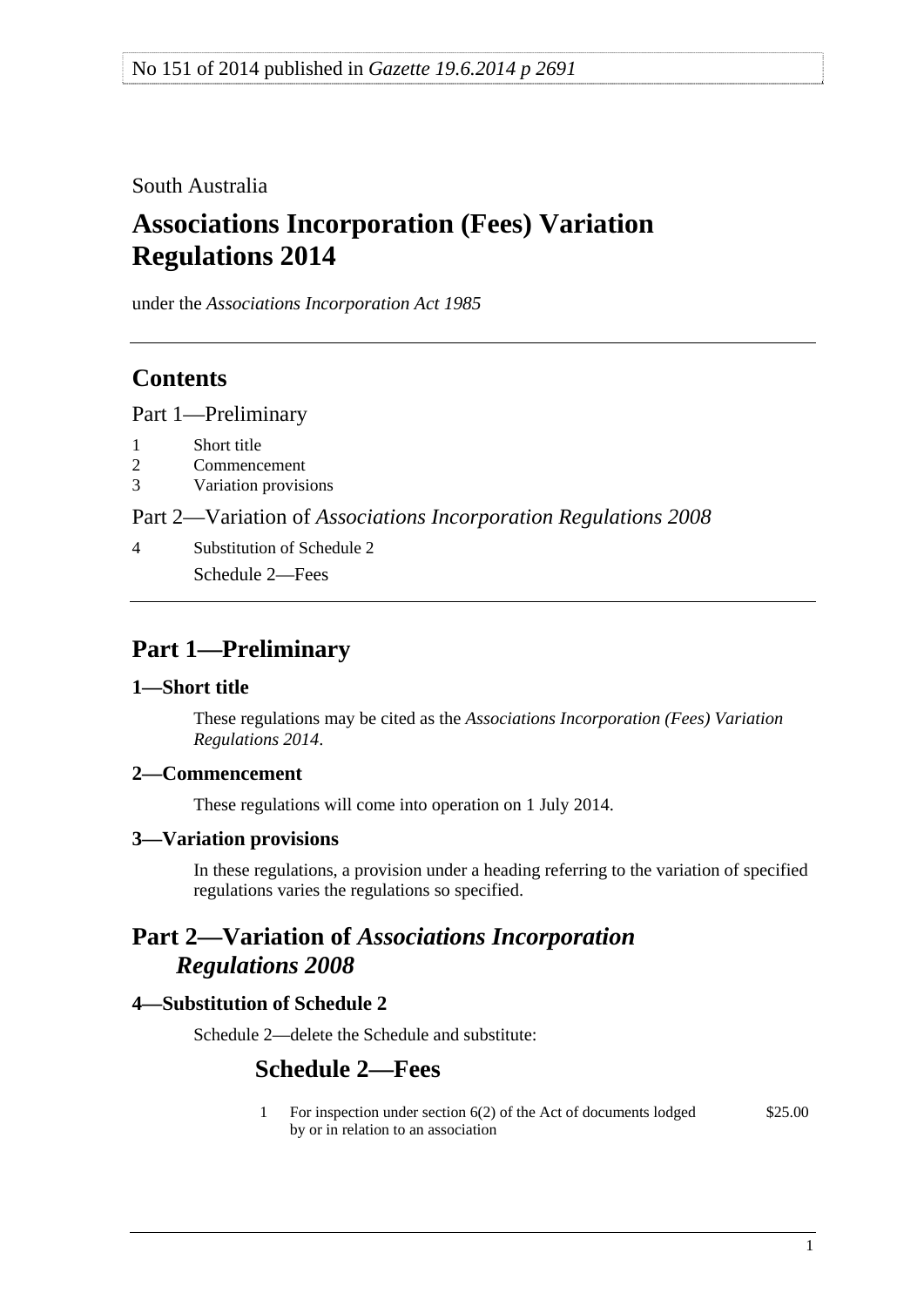| $\overline{2}$ | For the supply of an uncertified copy of, or extract from, a<br>document held by the Commission in relation to an association (in<br>addition to the fee payable under clause 1)-                                                                                                                                                        |          |
|----------------|------------------------------------------------------------------------------------------------------------------------------------------------------------------------------------------------------------------------------------------------------------------------------------------------------------------------------------------|----------|
|                | in the case of rules of an association or a periodic return<br>(a)<br>of a prescribed association                                                                                                                                                                                                                                        | \$19.60  |
|                | (b)<br>in any other case                                                                                                                                                                                                                                                                                                                 | \$5.45   |
| 3              | For the supply of a certified copy of, or extract from, a document<br>held by the Commission in relation to an association (in addition to<br>the fee payable under clause 1)—                                                                                                                                                           |          |
|                | (a)<br>in the case of rules of an association or a periodic return<br>of a prescribed association                                                                                                                                                                                                                                        | \$39.00  |
|                | (b)<br>in any other case                                                                                                                                                                                                                                                                                                                 | \$25.00  |
| 4              | On lodging an application to the Commission (not being an<br>\$61.00<br>application for which a fee is specified elsewhere in this Schedule)<br>to exercise any of the powers conferred on the Commission by the<br>Act, or by those provisions of the Corporations Act 2001 of the<br>Commonwealth applied by the Act to an association |          |
| 5              | On lodging an application to the Minister to exercise any powers<br>conferred on the Minister by the Act                                                                                                                                                                                                                                 | \$61.00  |
| 6              | On lodging an application for incorporation under section 19 of the<br>Act                                                                                                                                                                                                                                                               | \$181.00 |
| 7              | On lodging an application for amalgamation under section 22 of the<br>Act                                                                                                                                                                                                                                                                | \$181.00 |
| 8              | On lodging an application to register an alteration to rules under<br>section 24 of the Act (including an application to alter the name of<br>an association)                                                                                                                                                                            | \$61.00  |
| 9              | For the approval of the Commission of an auditor under<br>section $35(2)(b)$ of the Act                                                                                                                                                                                                                                                  | \$86.00  |
| 10             | On lodging a periodic return under section 36 of the Act                                                                                                                                                                                                                                                                                 | \$86.00  |
| 11             | On submitting to the Commission for examination a draft<br>explanatory statement prior to its registration under the provisions<br>of the Corporations Act 2001 of the Commonwealth applied under<br>section 40A of the Act                                                                                                              | \$181.00 |
| 12             | On lodging an application for the approval of the Commission for<br>extension of period under section $41C(4)(a)$ of the Act                                                                                                                                                                                                             | \$64.00  |
| 13             | For consent of the Commission under section $43(1a)$ of the Act to<br>distribute surplus assets of an association on winding up among<br>members of the association                                                                                                                                                                      | \$86.00  |
| 14             | On lodging an application to deregister an association under<br>section $43A(1)$ of the Act                                                                                                                                                                                                                                              | \$127.00 |
| 15             | On making a request of the Commission under section 43A(5) of<br>the Act (in addition to the fee payable under clause 14)                                                                                                                                                                                                                | \$86.00  |
| 16             | \$86.00<br>On lodging an application to the Commission to exercise the<br>powers conferred by section 44A or 46 of the Act                                                                                                                                                                                                               |          |
| 17             | For an act done by the Commission-                                                                                                                                                                                                                                                                                                       |          |
|                | (a)<br>representing a defunct association or its liquidator under<br>section 44A of the Act                                                                                                                                                                                                                                              | \$86.00  |